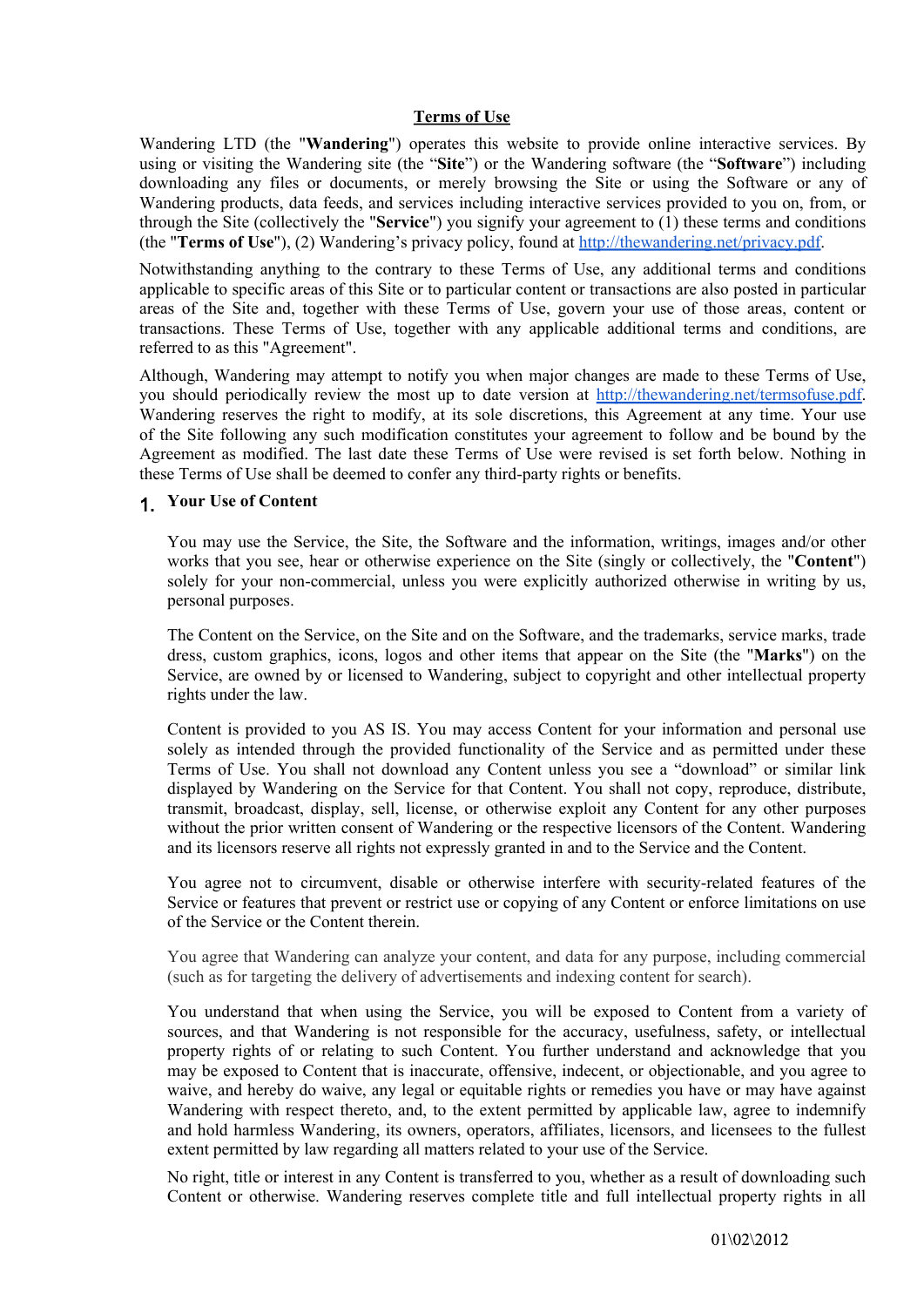Content. Except as expressly authorized by this Agreement, you may not use, alter, copy, distribute, transmit, or derive another work from any Content obtained from the Site or the Service, except as expressly permitted by the Terms of Use.

## 2. **Provisions Applicable to Developers of Applications**

If you use the software as a developer of a mobile application or a Site application (the "**Application**"), you must comply with the following additional terms:

- 1. You are responsible for your Application and its content and all uses you make of the Application.
- 2. You may not remove any propriety notice from the Services, the Site or the Software.
- 3. You may not sell, assign, rent, lease or grant any rights to any third party in the Application including, without limitation, through sublicense, to any other entity without the prior written consent of Wandering.
- 4. You may not use the Software, the Services or the Application for any commercial purpose or charge any person for the use of the Software, the Site or the Application.
- 5. You may not use any type of bot, spider virus, clock, timer, counter, worm, software lock, drop dead device, packet-sniffer, Trojan-horse routing, trap door, time bomb or any other codes or instructions that are designed to be used to provide a means of surreptitious or unauthorized access or that are designed to distort, delete, damage or disassemble the Software, the Site or the Services.
- 6. Your access to and use of data you receive from Wandering, will be limited as follows:
	- a. You must display a privacy policy that clearly discloses your use of the information you collect from users of your Application. Such privacy policy must comply with the terms of the privacy policy of the site.
	- b. You will promptly delete all user data you receive from us or from the user, upon the user's request.
	- c. You will not use any information or data on the Service or the Site or any information or data received from us for advertising purposes.
	- d. You will not transfer any information or data, including any user data, to any third party.
	- e. We can require you to delete user data if you use it in a way that we determine is inconsistent with users' expectations.
- 7. You will not give us information that you independently collect from a user or a user's content without that user's prior consent.
- 8. You will make it easy for users to remove or disconnect from your Application.
- 9. You will not sell, transfer, or sublicense our code, APIs, or tools to anyone.
- 10 You will comply with all applicable laws.
- 11. We do not guarantee that the our platform for the Application will always be free, you should periodically review these Terms of Use and check for any changes.
- 12. You give us all rights necessary to enable your Application to work with Wandering.
- 13. You give us the right to use your Application, and place content in your Application.
- 14. You acknowledge and agree that we can analyze your Application, content, and data for any purpose, including commercial (such as for targeting the delivery of advertisements and indexing content for search).
- 15. To ensure your application is safe for users, we can audit it.
- 16. We can create applications that offer similar features and services to, or otherwise compete with, your application.
- 17 The Software and the Service may be incorporated into, and may incorporate, technology, software and services owned and controlled by third parties. Use of such third party software or services is subject to the terms and conditions of the applicable third party license agreements, and you agree to look solely to the applicable third party and not to expect Wandering to enforce any of your rights. All modifications or enhancements to the Software and the Service remain the sole property of Wandering. You understand that Wandering, in its sole discretion, may modify or discontinue or suspend your right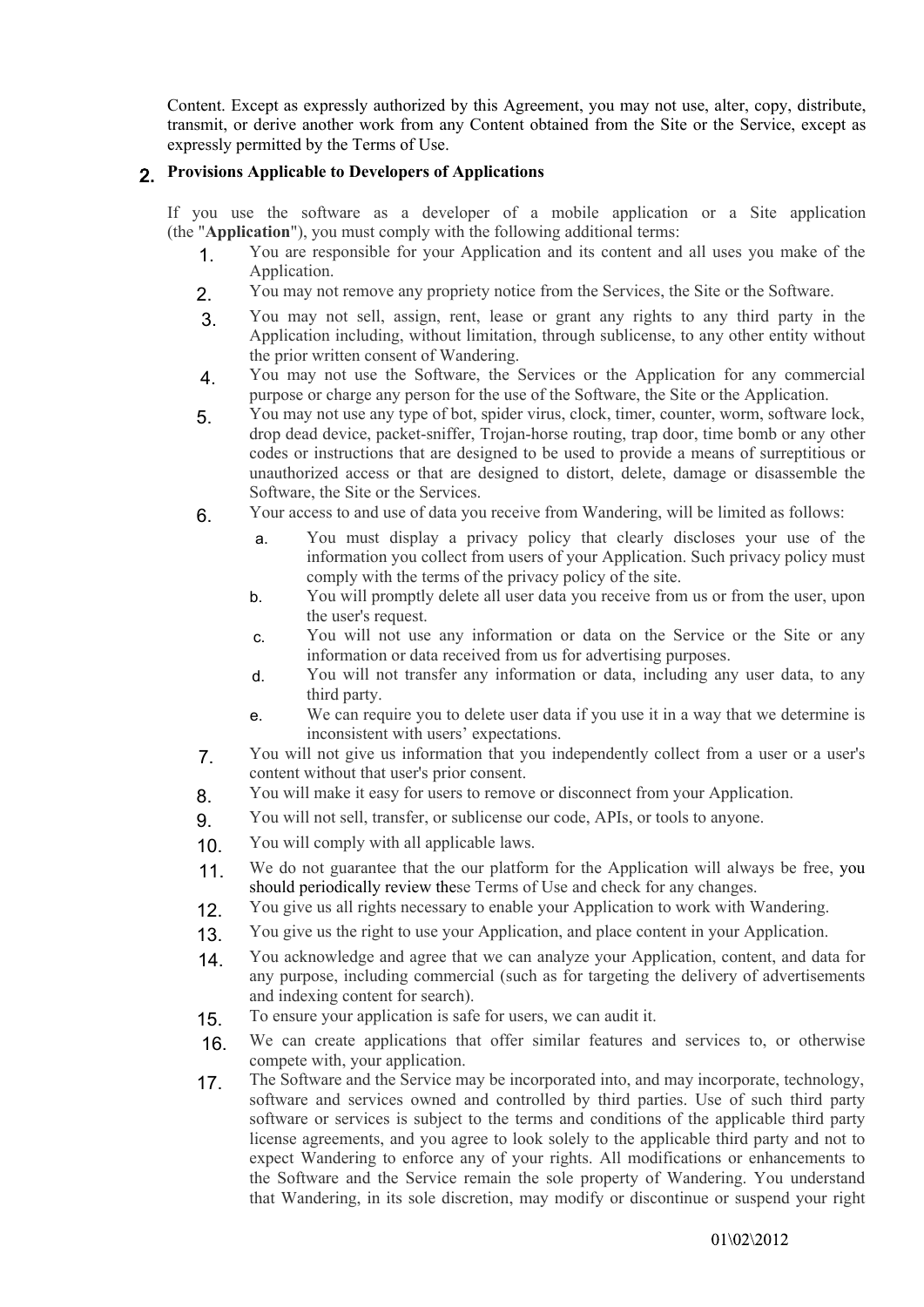to access any of its Services or use any of the Software at any time, and may at any time suspend or terminate any license hereunder and disable any Software you may already have accessed without prior notice. Wandering reserves the right to add additional features or functions to the Software and the Application. When using the software on your computer or mobile, the Software periodically communicates with Wandering servers. We may require the updating of the Software on your computer or mobile when releasing a new version, or when making new features available. This update may transpire automatically. You acknowledge and agree that Wandering has no obligation to make available to you any subsequent versions of its software applications.

- 18. You represent and warrant that when you submit content to the Site, you own all intellectual property rights and all other needed rights in the content; that you are permitted to publish the content and permit Wandering to publish the Content and exploit all intellectual property rights in and to the Submissions.
- 19. By using the Software as a developer of the Application, you hereby grant us an irrevocable, worldwide, perpetual, non-exclusive, royalty-free, sublicense able and transferable license to use, whether personal use or commercial use, copy, distribute, prepare derivative works, display in public and publicly perform your content of your Application.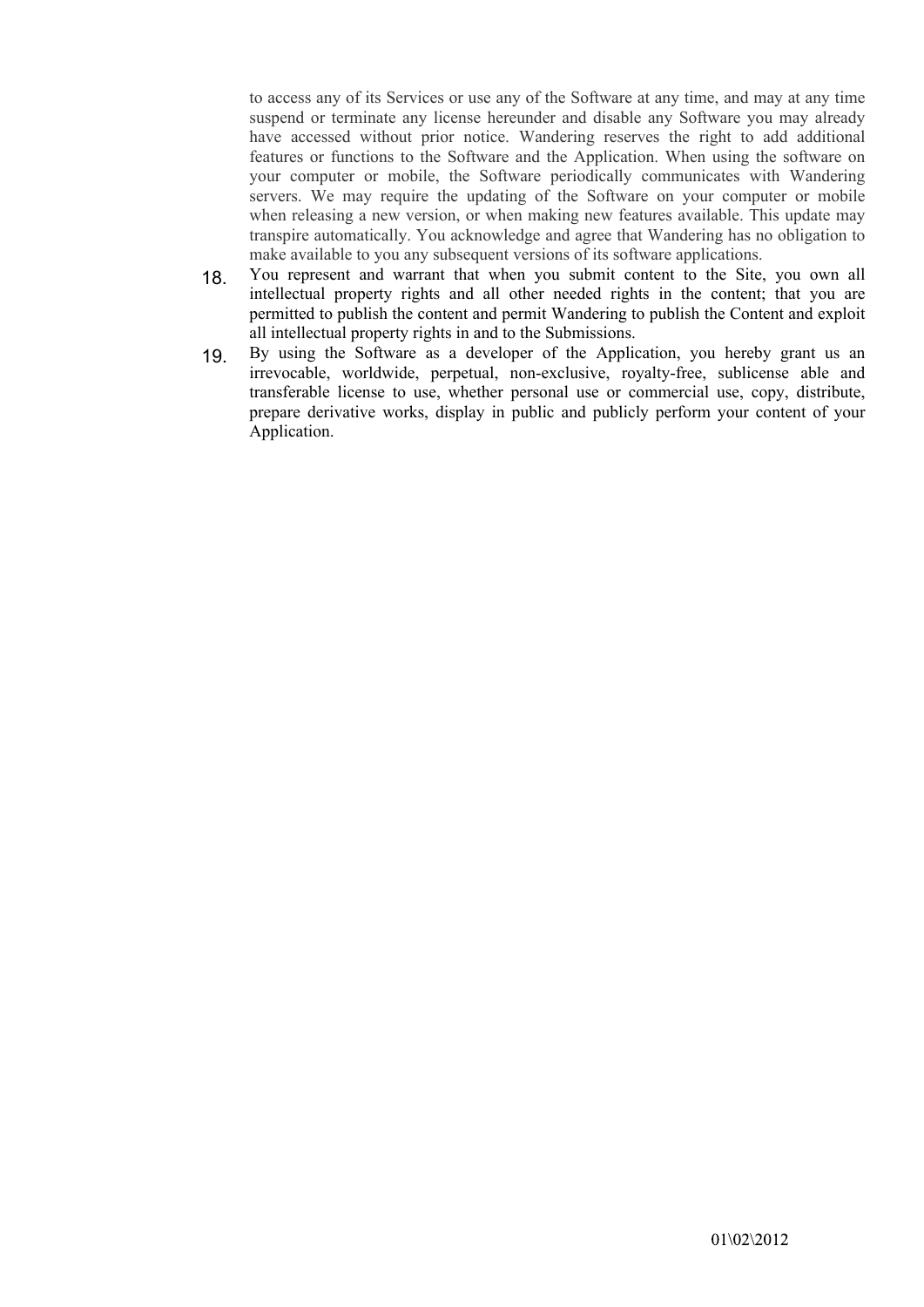## 3. **License and Ownership**

The Software is being licensed to you by Wandering on an "AS IS" basis, for your private personal use only. Subject to the terms of these Terms of Use, Wandering and its current, and future, parent and subsidiary companies (collectively "**Licensor**", "**we**", "**us**" or "**our**") hereby grants you a limited, non-exclusive, personal, non-sub licensable, non-assignable license to use the Software and the Site, including any online or enclosed documentation, data distributed to your computer for processing and any future programming fixes, updates and upgrades provided to you onto a computer or a mobile phone for your sole use to, interact with and utilize the Software and the Site, including the content and features contained therein and the Service. The Software and the Site may only be used in connection with the Service.

Any and all intellectual property rights ("**Intellectual Property**") associated with the Software, the Site and/or the Application and its contents are the sole property of Wandering, its affiliates or third parties. Elements of the Software, the Site and/or the Application are also protected by trade dress, trade secret, unfair competition, and other laws and may not be copied or imitated in whole or in part. All Marks of Wandering, its affiliates or other third parties and may not be used or interfered with in any manner without the express written consent of Wandering. Except as otherwise expressly stated in these Terms of Use, you may not copy, reproduce, modify, lease, loan, sell, create derivative works from, upload, transmit, or distribute the Intellectual Property of the Software, the Site and/or the Application in any way without Wandering's or the appropriate third party's prior written consent. Except as expressly provided herein, Wandering does not grant to you any express or implied rights to Wandering's or any third party's Intellectual Property.

Wandering grants you a limited, personal, nontransferable, non sublicensable, revocable license to access and use only the Site, the Software, the Content and Service only in the manner presented by Wandering. Except for this limited license, Wandering does not convey any interest in or to the information or data available via the Site, the Software or the Service (the "**Information**"), the site, the Software, Service, or , the Content or any other Wandering property by permitting you to access the Site. Except to the extent required by law or as expressly provided herein, none of the Software, the Content and/or Information may be reverse-engineered, modified, reproduced, republished, translated into any language or computer language, re-transmitted in any form or by any means, resold or redistributed without the prior written consent of Wandering. You may not make, sell, offer for sale, modify, reproduce, display, publicly perform, import, distribute, retransmit or otherwise use the Content in any way, unless expressly permitted to do so by Wandering.

## 4. **Scope of Terms of Use**

These Terms of Use govern your use of the Site and all applications, software, and services (collectively, "**Services**") available on the Site, except to the extent such Services are the subject of a separate agreement. Specific terms or agreements may apply to the use of certain Services and other items provided to you on the Site (the "**Service Agreement(s)**"). Any such Service Agreements accompany the applicable Services or are listed in association with or through a hyperlink associated with the applicable Services.

# 5. **No Unlawful Or Prohibited Use**

As a condition of your use of the wandering site, you agree not to use the site or any device, including a compromised device, to intentionally or unintentionally access the service for any unlawful purpose, or any other purpose prohibited by law or these terms. You may not attempt to gain unauthorized access to any portion of the wandering site, its service, other accounts, computer systems, or any network connected to any wandering server, through hacking, password "mining", or any other means.

## 6. **Registration Procedures and Providing Personal Information**

You may browse the Site and view Content without registering, but as a condition to using certain aspects of the Service, you are required to register at the Site. In order to register you will be require to delivery of personal details such as: full name, phone number, email address, etc. These data will be transferred and stored in the database of Wandering. Note that these data delivered by you is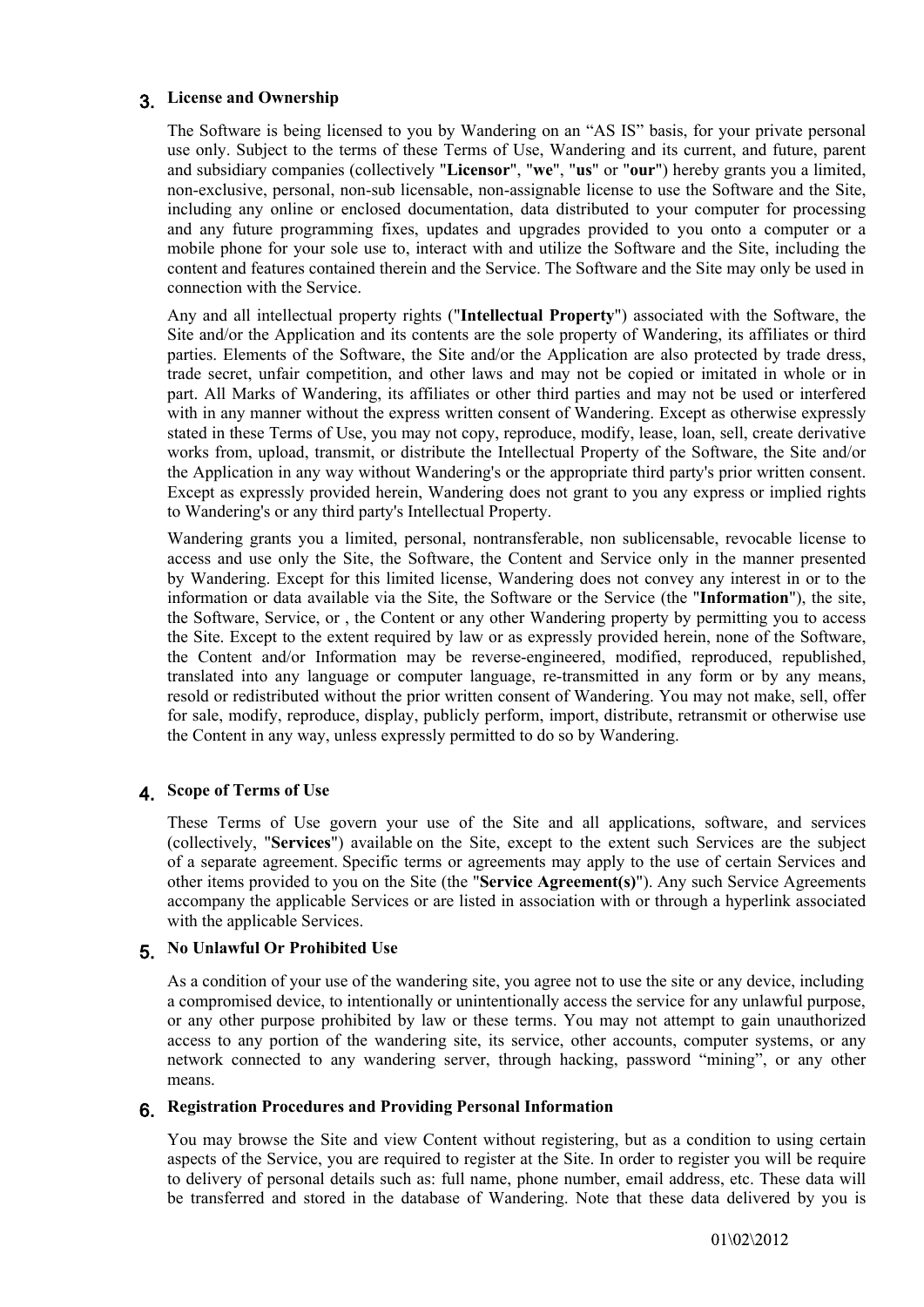not obligated by law but without providing the data set on imperative, you can not use the services offered on the Site.

## 7. **Purchasing Content, Products Or Services On The Site**

You may be required to pay for some of the Service provided by wandering, according to rates, as shall be determined by wandering from time to time. In the event that you will select to acquire any such Service offered on this Site you will be asked to supply certain information. You will be asked to provide your name and email address and depending on the method of payment you will be asked to provide details of either your credit card and/or connect with your PayPal account, as well as your billing address. Access to certain content or products may be age restricted. Where any such restriction applies you will be asked to confirm that you are old enough to purchase the items or purchase and view the content as appropriate.

#### 8. **Payment via the Internet**

Security system on the most stringent standards specified type below. All the parts where there is personal information secure entry technology-256 Bit SSL.

SSL protocol is an international standard that allows encryption of data passing between the server and browser. The area is secure by the company Comodo Group inc. (but clarified that the company is entitled to change supplier at any time and without giving any notice).

## 9. **Security**

Wandering secures the information in the database and network PCs as it relates to its operation, the most advanced systems. Despite the efforts and resources invested in it, it is unable to commit to using it to preclude illegal entry contained on databases and computer network.

#### 10.**Disclaimer of Warranties**

Wandering makes no representations about the results to be obtained from using the Site, the wandering systems, the service, the information or the content. The use of same is at your own risk.

The Site, the wandering systems, the information, the service and the content are provided on an "As Is" basis. Wandering disclaim all warranties, either express or implied, statutory or otherwise including but not limited to the implied warranties of merchantability, non– infringement of third parities' rights, and fitness for a particular purpose.

Wandering and any of its officers, directors, shareholders or employees make no representations or warranties about the accuracy, completeness, security or timeliness of the content, information or service provided on or through the use of the Site or the wandering systems. No information obtained by you from the web site shall create any warranty not expressly stated by wandering in these terms of use.

## 11.**Limitation of Liability**

In no event will wandering be liable for any damages whatsoever, including, but not limited to and direct incidental, consequential, special, exemplary or other indirect damages arising out of:

- a. The use of or inability to the use the site, the service, or the content.
- b. Any transaction conducted through or facilitated by the site.
- c. Any claim attributable to errors, omissions, or other inaccuracies in the site, the service and\or the content.
- d. Unauthorized access to or alteration of your transmissions or data, or any other matter relating to the site, the service, or the content, even if wandering has been advised of the possibility of such damages.

If you are dissatisfied with the site, the service, the content or with the terms of use, your sole and exclusive remedy is to discontinue using the site. If from any reason at all some of the above limitations may not apply to you. Wandering liability is limited and warranties are excluded to the greatest extent permitted by law, but shall, in no event, exceed 100\$.

## 12.**Indemnity And Limitations of Damages**